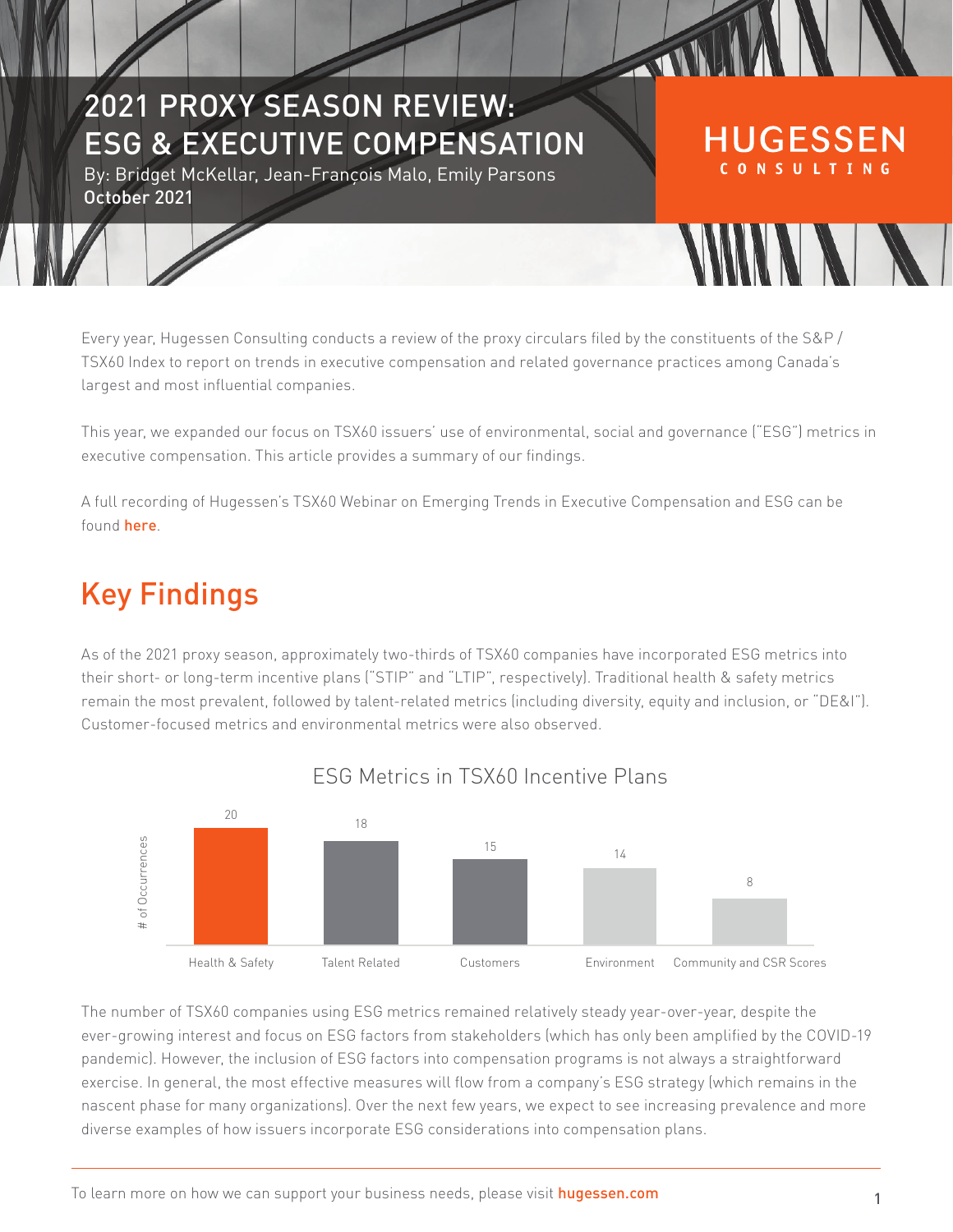To date, ESG metrics have been incorporated primarily in the STIP: 73% of TSX60 companies that incorporate ESG metrics do so in just the STIP, and 24% have ESG metrics in both the STIP and LTIP. Where ESG metrics are used in the STIP, the average weighting in the scorecard is 20%. As companies' ESG strategies evolve, we expect to see an increased used of these metrics within LTIP given the longer-term nature of many of these metrics (i.e., especially those centered around environmental performance and DE&I initiatives).

Where are ESG metrics incorporated?



|             | <b>Environmental</b>                                                                                   | <b>Social</b>                                                                                                                   |                                                                                               |
|-------------|--------------------------------------------------------------------------------------------------------|---------------------------------------------------------------------------------------------------------------------------------|-----------------------------------------------------------------------------------------------|
|             | Climate and/or<br><b>Environmental Metrics</b>                                                         | <b>Operational Metrics</b>                                                                                                      | <b>Talent-Related Metrics</b>                                                                 |
| <b>STIP</b> | Emissions intensity<br>■ Sustainability<br>Environmental incidents<br>■ Compliance/reporting practices | • Customer satisfaction<br>Client loyalty<br>■ Client growth<br>■ Community outreach<br>Safety (accident ratios, injury ratios) | ■ Culture/colleague<br>experience<br>Employee engagement<br>Diversity, equity, &<br>inclusion |
| I TIP       | ■ "Environment"<br>Disclosure & compliance                                                             | • Customer satisfaction<br>• Customer connections<br>Client loyalty<br>$\Box$<br>Community outreach                             | Employee engagement<br>Diversity, equity, &<br>inclusion                                      |

*Examples of ESG metrics in TSX60 incentive plans*

Disclosure surrounding the specific measures and objectives underlying these ESG metrics tends to be lean. As companies explore the incorporation of ESG into incentives, some organizations are understandably allowing themselves leeway to fine-tune the program as their processes mature. Focus and growing interest are observed in the social (i.e., human capital) and environmental categories, which are further explored below.

## Human Capital Factors

We observed 18 instances of TSX60 companies including talent or human capital related metrics within executive compensation programs, making them the second most common ESG metrics, after health & safety measures. The majority of talent-related measures are focused on employee engagement or investing in people. There are also 4 instances of TSX60 companies including DE&I measures in compensation plans.

Specific examples include:



30% "Risk and Strategic" bucket in the STIP, individualized for each executive. Some buckets include diversity and inclusion metrics.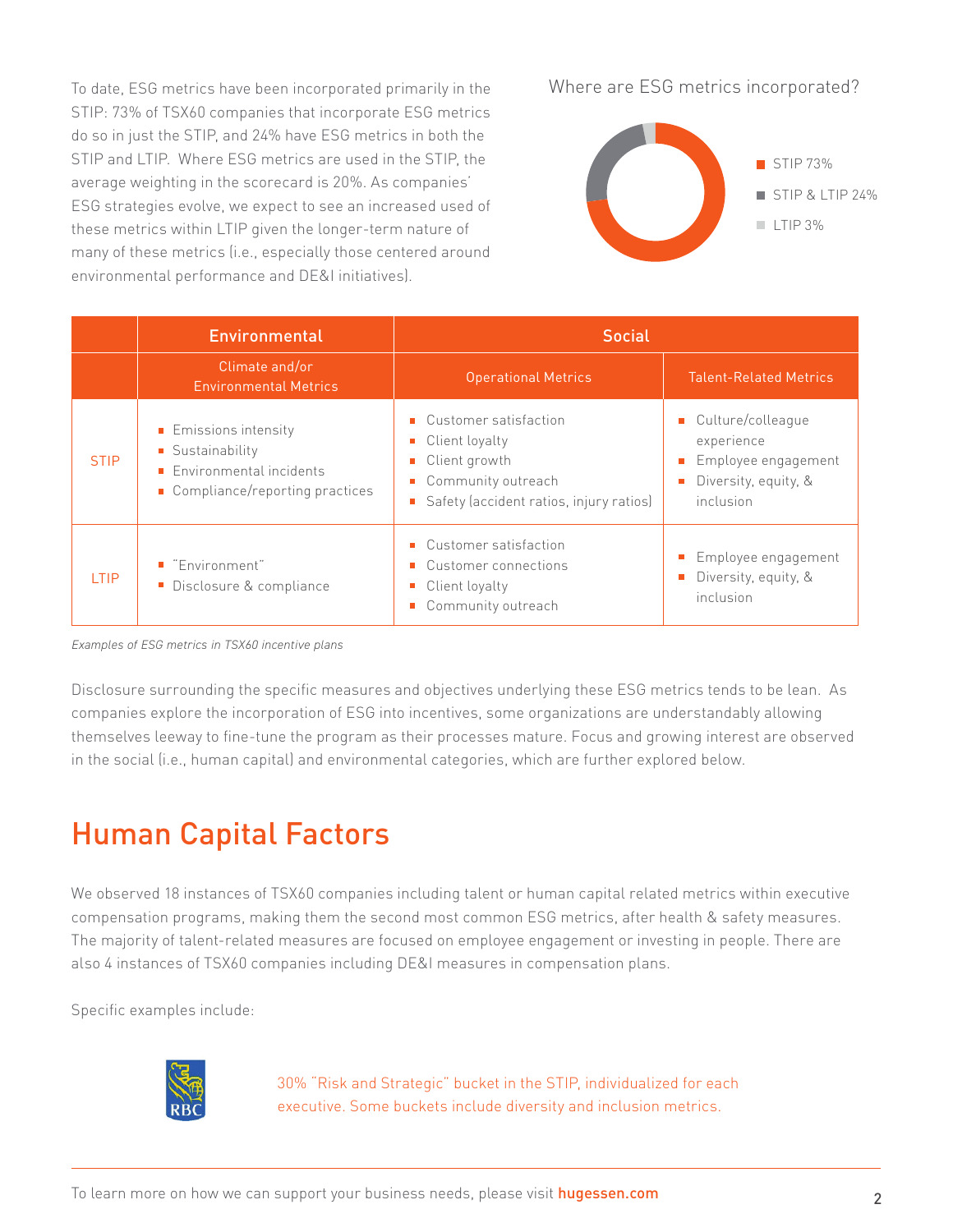### **BARRICK**

Each of the STIP and PSU scorecards are weighted 10% on Human Capital priorities, which include "building effective, industry-leading processes for attracting, developing, and retaining an effective multicultural, multigenerational workforce".

## **III** Manulife

20% of the STIP scorecard is weighted on strategic measures, including diversity and inclusion metrics.

None of these examples clearly define their DE&I metrics; this may indicate that these metrics remain highly subjective, or that companies are choosing not to disclose the specific measurement methodology. In contrast, many high-profile US companies introduced or announced plans to include specific quantifiable DE&I objectives into incentive plans during the 2021 proxy season (e.g., In January 2021, Starbucks announced that a portion of executive's LTIP grant will be tied to a target of growing the chain's diversity in managerial ranks over three years).

## Environmental Factors

Within the TSX60, 11 out of 14 observations of environmental metrics were at companies in the extractive industries (e.g., Materials and Energy). Interestingly, of these 11 occurrences, two are within LTIP performance frameworks. These metrics tend to be geared towards environmental risk: examples include disaster avoidance, compliance to environmental assessments or industry benchmarks, and greenhouse gas ("GHG") emissions reduction as a forward-looking metric.

Select examples include:



10% of STIP scorecard is attributed to environmental and health & safety performance metrics such as GHG emissions, pipeline leaks and injury frequency.

**BARRICK** 

STIP and LTIP both use a comprehensive sustainability scorecard tracking CO2/tonne of ore processed, GHG emissions reduction, water use efficiency, and other metrics.

### Algonquin



Looking forward: Algonquin Power & Utilities and Enbridge have disclosed plans to include sustainability plan targets and/or GHG emissions reduction in their 2021 incentive plans.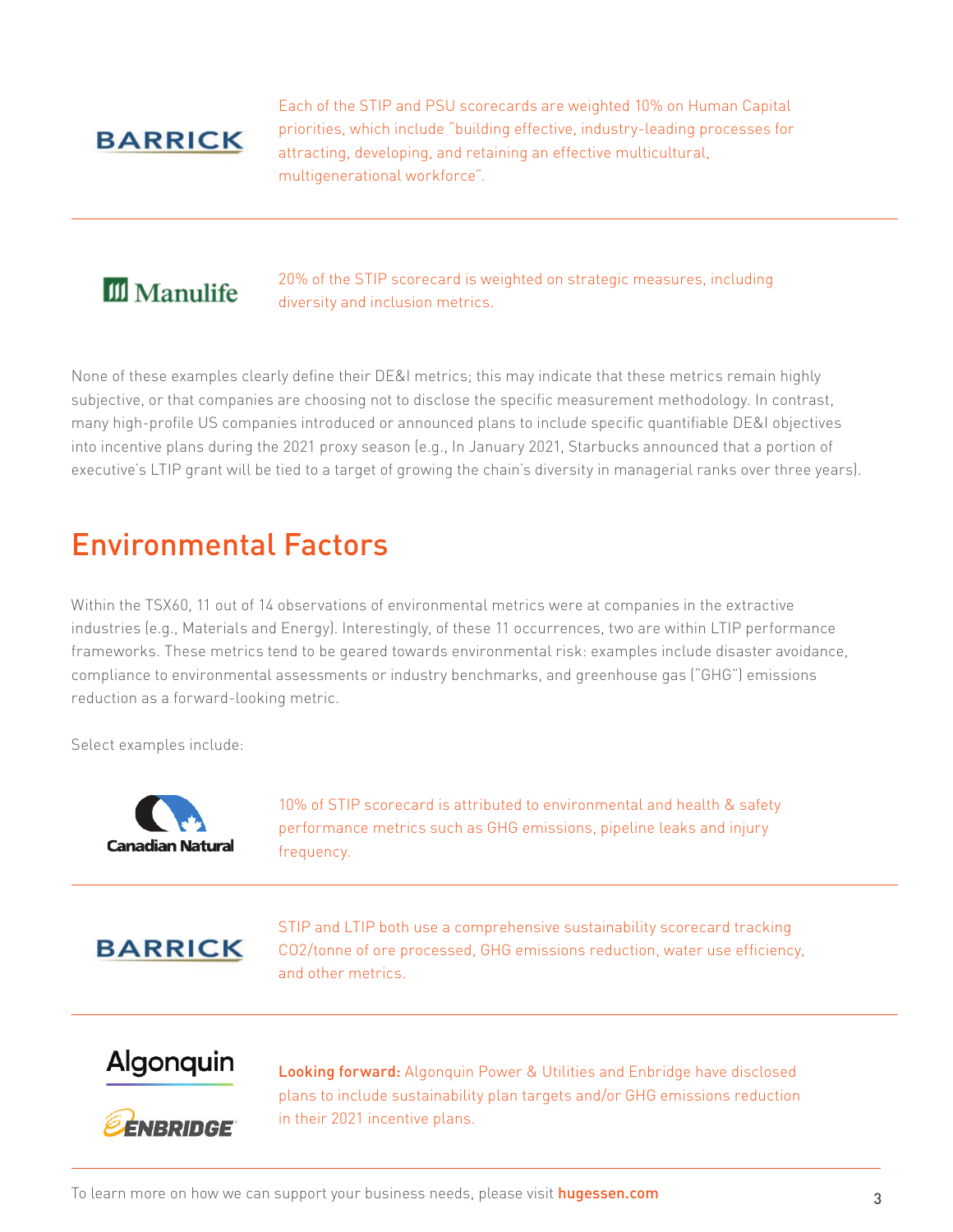# US Trends

*The following has been adapted from our US partner firm's (Semler Brossy Consulting Group) series on 2021 ESG & Incentives. For additional information, see their most recent report [here](https://semlerbrossy.com/insights/2021-esg-incentives-report/).* 

Semler Brossy found that 57% of companies in the S&P 500 include an ESG metric in either their annual or long-term incentive plan. DE&I is the most prevalent ESG metric ahead of more traditional metrics such as customer satisfaction and safety, with other human capital metrics (i.e., talent development and retention) also among the top five.

DE&I is at the intersection of two distinct trends: A growing focus on racial inequity brought to the forefront in 2020, and the increased attention on human capital management. DE&I prevalence in incentive programs among S&P 500 increased by 19% year-over-year for proxies filed between January and March of 2021 compared to 2020, as companies felt urgency to add DE&I metrics in response to the high degree of focus on racial inequity in the US.

Environmental measures continue to round out the bottom of the list, with 14% of companies including these metrics. These metrics' prevalence is expected to continue to grow as investors call for net zero GHG emissions targets and integration of ESG in compensation.

Year-over-year, the most commonly added metrics were safety, customer satisfaction, and DE&I. Nearly all COVID-related safety additions were incorporated into individual components, implying that Boards considered the treatment of employees during the pandemic (i.e., employee health and safety) in a retrospective assessment of executive performance. As a result, the increased use of safety measures is not expected to be permanent.



## *Why does ESG matter for Boards?*

Oversight of ESG is now a core Board responsibility. Institutional investors want sustainable returns; employees and other stakeholders want ethical climate stewardship and actions on important social justice issues. Boards are expected to not simply "talk the talk," but to also "walk the walk" when it comes to ESG. Stakeholders are demanding concrete actions that reflect companies' public statements of support and commitments made, in the form of strategic plans, capital allocations, and meaningful change in Board and senior management composition.